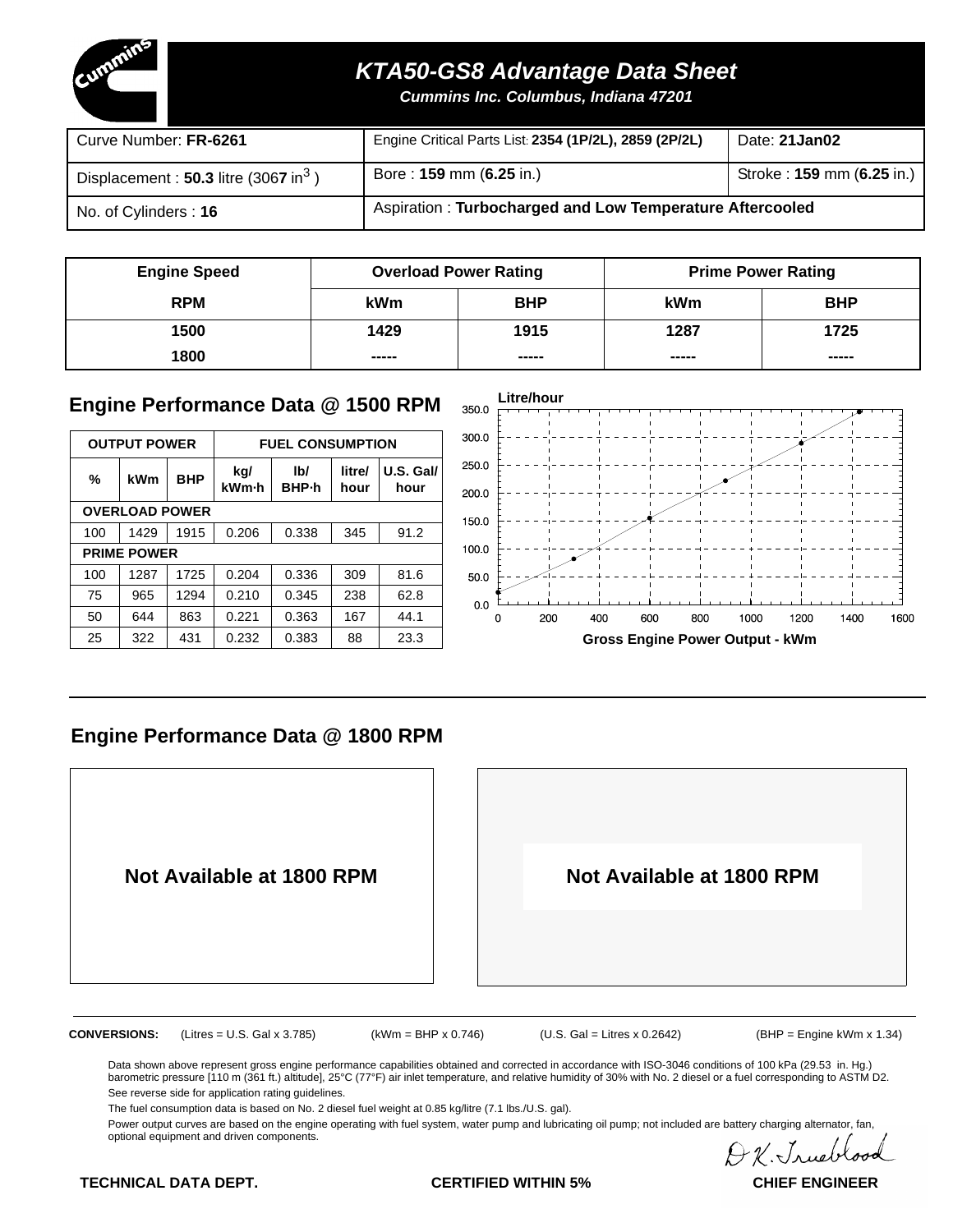

# **POWER RATING APPLICATION GUIDELINES FOR EMERGENCY STANDBY ENGINES FOR APPLICATION IN CORPORATE GENERATOR SETS ONLY**

These guidelines have been formulated to ensure proper application of generator drive engines in Cummins corporate generator set installations. Generator drive engines are not designed for and shall not be used in variable speed D.C. generator set applications.

Applicable for supplying emergency power for the duration of the utility power outage. No overload capability is available for this standby rating. Under no condition is an engine allowed to operate in parallel with the public utility at the Emergency Standby Power rating. This rating should be applied where reliable utility power is available. An emergency standby rated engine should be sized for a maximum of an **70%** typical load factor and **200 hours** of operation per year. This includes a maximum of **1 hour** in a **12 hour** period at the Emergency Standby Power rating. Emergency Standby rating should never be applied except in true emergency power outages. Negotiated power outages contracted with a utility company are not considered an emergency.



### **Reference Standards:**

BS-5514 and D IN-6271 standards are based on ISO-3046.

### **Operation At Elevated Temperature And Altitude:**

For sustained operation above these conditions, derate by an additional 4.6% per 300m (1000ft) and 12% per 10°C (18°F)

**NOTE:** Derates shown are based on 15" H<sub>2</sub>0 air in take restriction and 2" Hg exhaust back pressure.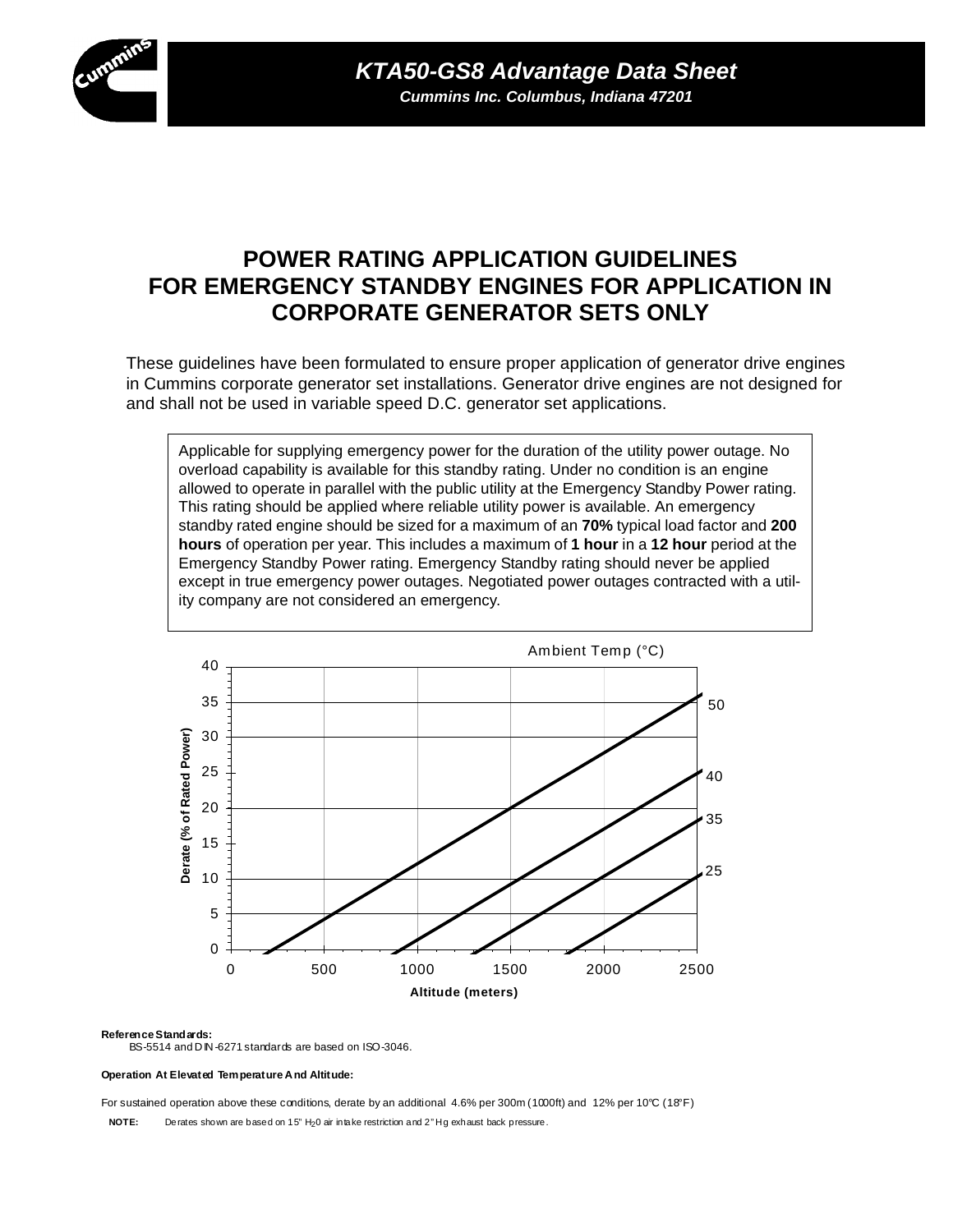

# **KTA50-GS8 Advantage Data Sheet**

**Cummins Inc. Columbus, Indiana 47201**

### **ENGINE MODEL : KTA50-GS8 CONFIGURATION NUMBER :** D283022DX02 **DATE :** 21Jan02

### **DATA SHEET :** DS-6261 **PERFORMANCE CURVE :** FR-6261

# **INSTALLATION DIAGRAM CPL NUMBER •** Fan to Flywheel (1P/2L) : 3170289 • Engine Critical Parts List (1P/2L) : 2354

|  | PL NUMBER                |  |  |
|--|--------------------------|--|--|
|  | Engine Critical Parte Li |  |  |

**•** Fan to Flywheel (2P/2L) : 3626419 • Engine Critical Parts List (2P/2L) : 2859

### **GENERAL ENGINE DATA**

|                                                                                                |                                | 4-Cycle; 60° Vee; 16-Cylinder Diesel |
|------------------------------------------------------------------------------------------------|--------------------------------|--------------------------------------|
|                                                                                                |                                | Turbocharged & Low Temp. Aftercooled |
|                                                                                                | $6.25 \times 6.25$ (159 x 159) |                                      |
|                                                                                                | 3067 (50.3)                    |                                      |
|                                                                                                | 14.9:1                         |                                      |
| Dry Weight                                                                                     |                                |                                      |
|                                                                                                | 11820                          | (5360)                               |
| Wet Weight                                                                                     |                                |                                      |
|                                                                                                | 12485                          | (5662)                               |
| Moment of Inertia of Rotating Components                                                       |                                |                                      |
|                                                                                                | 271                            | (11.4)                               |
|                                                                                                | 515                            | (21.7)                               |
|                                                                                                | 47.5                           | (1206)                               |
|                                                                                                | 11.0                           | (279)                                |
|                                                                                                | 2000                           | (908)                                |
| <b>ENGINE MOUNTING</b>                                                                         |                                |                                      |
|                                                                                                | 4500                           | (6100)                               |
| <b>EXHAUST SYSTEM</b>                                                                          |                                |                                      |
|                                                                                                | 2                              | (51)                                 |
| <b>AIR INDUCTION SYSTEM</b>                                                                    |                                |                                      |
| Maximum Intake Air Restriction                                                                 |                                |                                      |
|                                                                                                | 25                             | (635)                                |
|                                                                                                | 15                             | (381)                                |
|                                                                                                |                                |                                      |
| <b>COOLING SYSTEM</b> (Low Temperature Aftercooling)                                           |                                |                                      |
|                                                                                                | 43.5                           | (165)                                |
| Maximum Coolant Friction Head External to Engine<br>— 1500 rpm [High Flow] — psi (kPa)         | 10                             | (70)                                 |
| -4500 rpm [Low Flow]- psi (kPa)                                                                | 5                              | (35)                                 |
|                                                                                                | 60                             | (18.3)                               |
|                                                                                                | 180 - 200                      | $(82 - 93)$                          |
|                                                                                                | 150 - 175                      | $(66 - 79)$                          |
| Minimum Pressure Cap (For Cooling Systems with less than 2 m [6 ft.] Static Head)  - psi (kPa) | 14                             | (96)                                 |
|                                                                                                | 220 / 212                      | (104/100)                            |
| Target Coolant Inlet Temperature to Aftercoolers @ 77 °F (25 °C) Ambient  - °F (°C)            | 130                            | (55)                                 |
| Maximum Coolant Temperature to Aftercoolers — Overload Power / Prime Power - °F (°C)           | 160 / 150                      | (71/66)                              |
| <b>LUBRICATION SYSTEM</b>                                                                      |                                |                                      |
|                                                                                                | 20                             | (138)                                |
|                                                                                                | $50 - 70$                      | $(345 - 483)$                        |
|                                                                                                | 250                            | (121)                                |
|                                                                                                | 47 - 39                        | $(178 - 148)$                        |
|                                                                                                | 54                             | (204)                                |
| <b>FUEL SYSTEM</b>                                                                             |                                |                                      |
|                                                                                                |                                | Direct Injection Cummins PT          |
| Maximum Restriction at PT Fuel Injection Pump — with Clean Fuel Filter — in Hg (mm Hg)         | 4.0                            | (102)                                |
|                                                                                                | 8.0                            | (203)                                |
| Maximum Allowable Head on Injector Return Line                                                 |                                |                                      |
| (Consisting of Friction Head and Static Head)<br>$-$ in Hg (mm Hg)                             | 6.5                            | (165)                                |

Maximum Fuel Flow to Injection Pump...................................................................... — US gph (liter / hr) 151 (570)